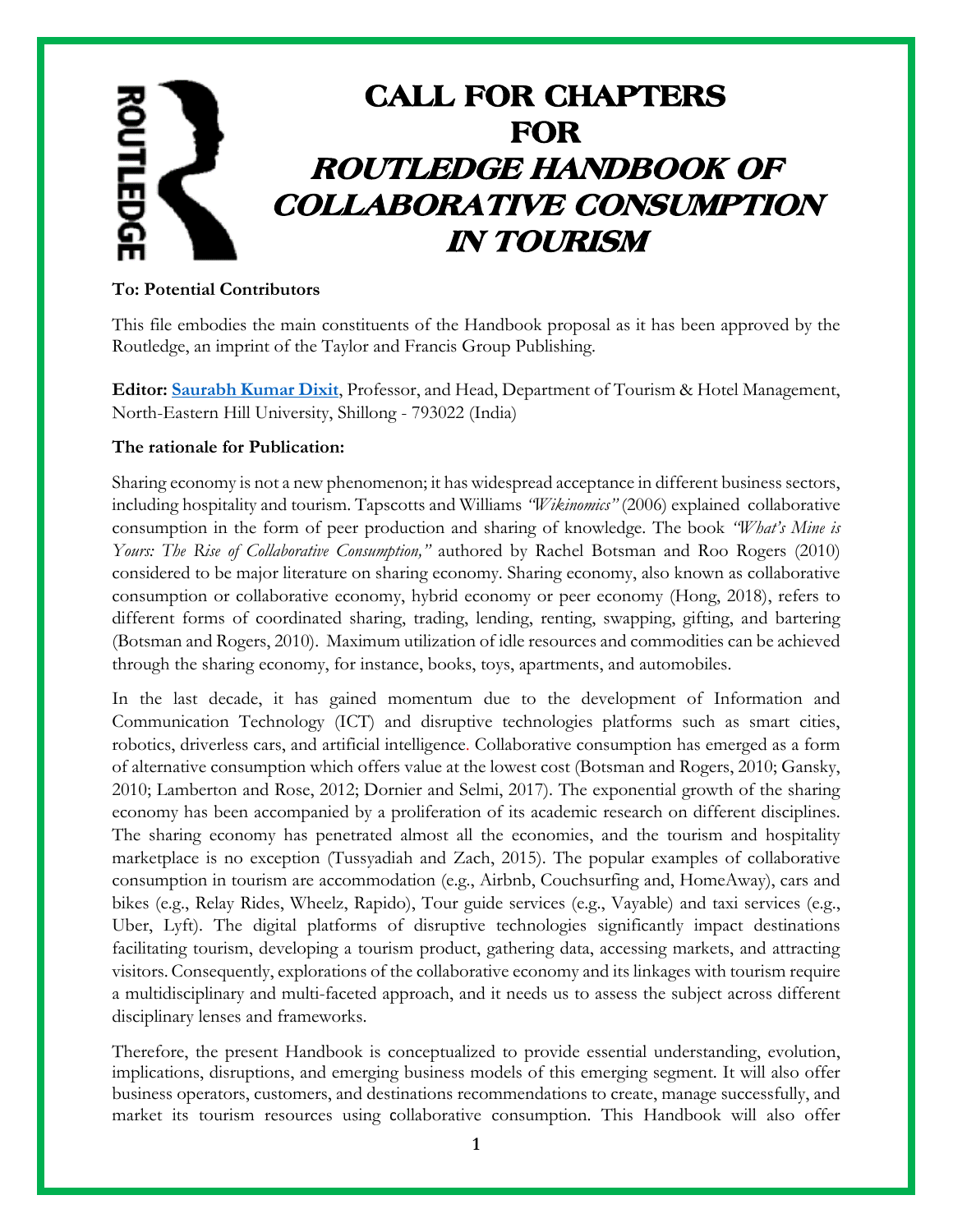theoretical and practical evidence to address the challenges and seize the opportunities in the arena of collaborative consumption in tourism. Therefore, the proposed Handbook aims to provide the updated comprehensive volume to give conceptual, theoretical and applied advancements concerning collaborative consumption in tourism. The Handbook will not merely be a collection of papers or case studies. Each chapter will seek to contribute to the conceptual understanding of one or more aspects of the topic, supported by a range of suitable examples from global collaborative consumption in tourism contexts. The Handbook comprises of contributions covering the broad themes of Sharing economy in tourism as enlisted below. In order to have the most recent inputs, the contributors will be invited from the diverse subject arena working on analogous fields of study.

Hence, in the present Handbook, an effort is made to enrich the existing body of knowledge on sharing economy by consolidating the scattered information in one place in a comprehensive volume. Though there are certain titles available on the present topic published from some reputed publishers, the present Handbook will be different from others, as it will cover wider sharing economy constructs in a detailed manner with the help of relevant cases from all around the globe that will make it unique from other titles.

## **Detailed Synopsis and Table of Contents:**

The present Handbook shall fill the research gap by commissioning the volume comprising of contributions organized on both practical and academic approaches. The underlying idea is to publish a *'globalized'* edited volume, with contributors from all over the world. The Handbook would contain **45-50 Chapters** (Tentatively) classified into six parts plus Editorial introduction and conclusion:

## **Introduction: Editor**

- **1.** Theoretical underpinning
- **2.** Disruptions, transformations, and emerging business models
- **3.** Technology: A facilitator of collaborative consumption
- **4.** Best global collaborative consumption practices: management and marketing perspectives
- **5.** Economic, social, and community engagement
- **6.** Impacts, challenges, and opportunities

## **Conclusion: Editor**

## **Outline of indicative Handbook structure:**

| Chapter                | <b>Chapter Title</b>                                               |
|------------------------|--------------------------------------------------------------------|
| $\mathbf{N}\mathbf{o}$ |                                                                    |
|                        | <b>Introduction: Editor</b>                                        |
| Part 1                 | Theoretical underpinning                                           |
| 1.                     | A Historical Perspective of Collaborative Consumption              |
| 2.                     | Understanding the nature and significance of collaborative economy |
| 3.                     | Drivers, mechanisms, and dynamics of the collaborative economy     |
| 4.                     | Sharing economy ventures and platforms                             |
| 5.                     | Components of the collaborative economy                            |
| 6.                     | Network culture in the collaborative consumption                   |
| 7.                     | Policy and regulatory challenges for the collaborative economy     |
| 8.                     | Entrepreneurship opportunities through collaborative consumption   |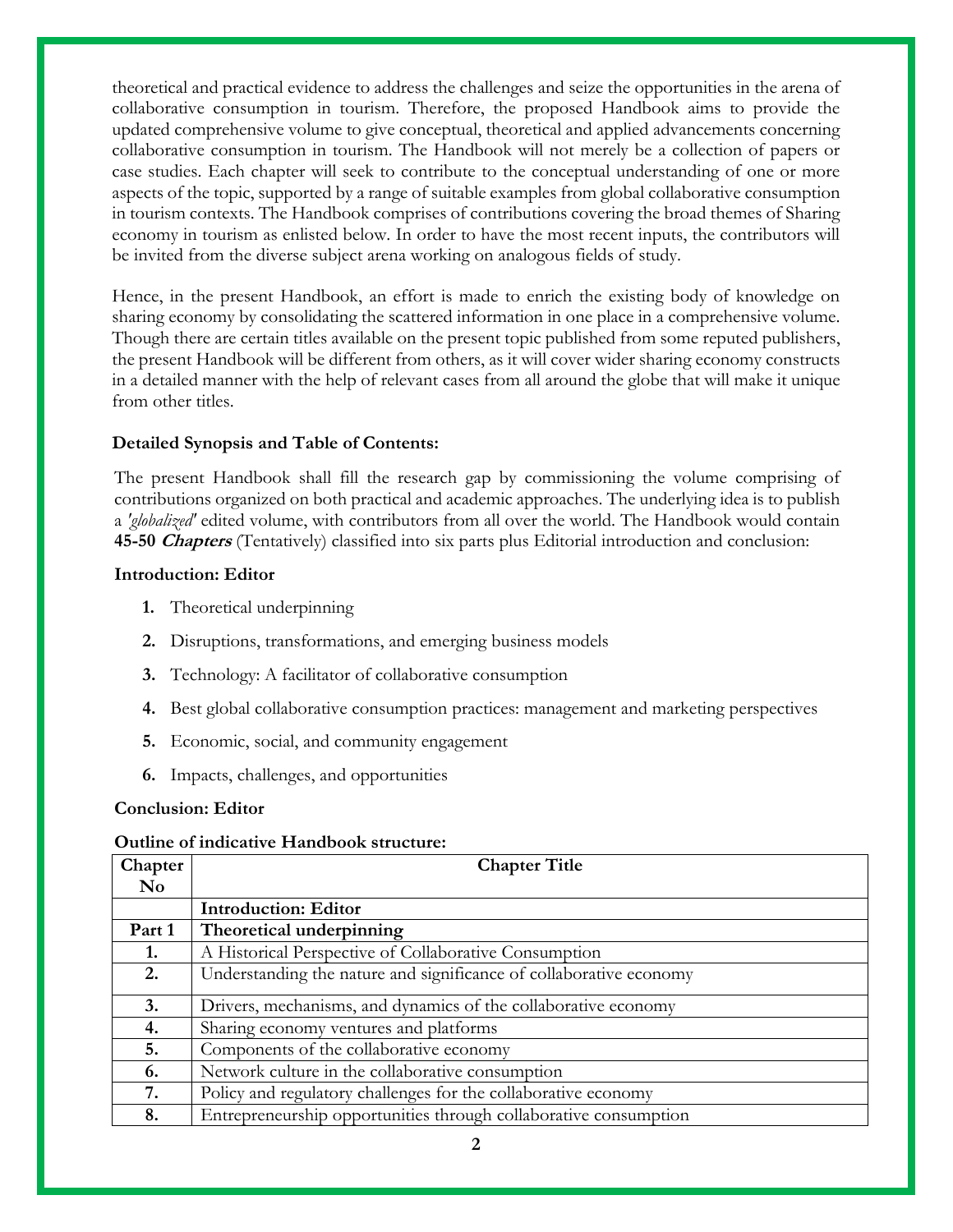| 9.            | The health and safety considerations in the sharing economy                                                 |
|---------------|-------------------------------------------------------------------------------------------------------------|
| 10.           | Problems and prospects of the collaborative consumption in tourism                                          |
| Part 2        | Disruptions, transformations, and emerging business models                                                  |
| 11.           | Business models of the collaborative economy                                                                |
| 12.           | Peer to Peer accommodation (e.g., Airbnb, Couchsurfing, HomeAway, Onefinestay etc.)                         |
| 13.           | Ride-sharing (e.g., Uber, Ola, Zify, BlaBlacCar, Grab etc.)                                                 |
| 14.           | Meal sharing (e.g., EatWith, Kitchensurfing, MealSharing delight foodies etc.)                              |
| 15.           | Entertainment sharing (e.g., WillCall)                                                                      |
| 16.           | Tour guide services (e.g., Vayable)                                                                         |
| 17.           | Collaborative commerce in other tourism sectors                                                             |
| 18.           | Other disruptive innovation and smart tourism ecosystems                                                    |
| 19.           | Pre-, during-, and post-consumption stages of the sharing economies                                         |
| Part 3        | Technology: A facilitator of collaborative consumption                                                      |
| 20.           | Technology including CoBot (Collaborative Robot) as a driver of sharing consumption                         |
| 21.           | Collaborative consumption and its linkage with information and communication                                |
|               | technologies                                                                                                |
| 22.           | E-commerce, social commerce, and collaborative consumption                                                  |
| 23.           | Internet-based marketplace for peer-to-peer accommodation                                                   |
| 24.           | New sharing and pseudo-sharing practices                                                                    |
| 25.           | Digital storytelling in sharing consumption                                                                 |
| 26.           | Opportunities for tech professionals and entrepreneurs                                                      |
| 27.           | Blockchain technology and the sharing economy<br>eWOM and intention to book accommodation via a P2P website |
| 28.<br>29.    | Lodging Shared Economy (LSE) lodging solutions (such as Airbnb and Vacation Rentals                         |
|               | by Owner VRBO)                                                                                              |
|               |                                                                                                             |
|               |                                                                                                             |
| Part 4        | Best global collaborative consumption practices: management and marketing                                   |
| 30.           | perspectives                                                                                                |
| 31.           | Understanding motivations and attitudes of peer-to-peer consumers<br>Segmentation of peer-to-peer users     |
| 32.           | Consumer behavior in sharing economy                                                                        |
| 33.           | Peer to Peer accommodation and Business Travelers                                                           |
| 34.           | Consumers' adoption and evaluations of services or products                                                 |
| 35.           | Sharing economy innovation                                                                                  |
| 36.           | Brand personality, self-marketing, and persuasion in sharing economy                                        |
| 37.           | Cocreation Experience in sharing economy                                                                    |
| Part 5        | Economic, social, and community engagement                                                                  |
| 38.           | Host-guest relationship in sharing economy                                                                  |
| 39.           | Social drivers of the sharing economy                                                                       |
| 40.           | Collaborative consumption and community development                                                         |
| 41.           | Price determinants of sharing economy                                                                       |
| 42.           | Airbnb and its effect on hotel profitability                                                                |
| 43.           | Sharing economy and negative neighborhood impacts                                                           |
| 44.           | Impact of Airbnb on the hospitality industry                                                                |
| 45.           | Regulating P2P accommodation                                                                                |
| 46.           | Pricing and revenue management strategies                                                                   |
| Part 6<br>47. | Impacts, challenges, and opportunities<br>Sharing economy as a tool for inclusive tourism                   |